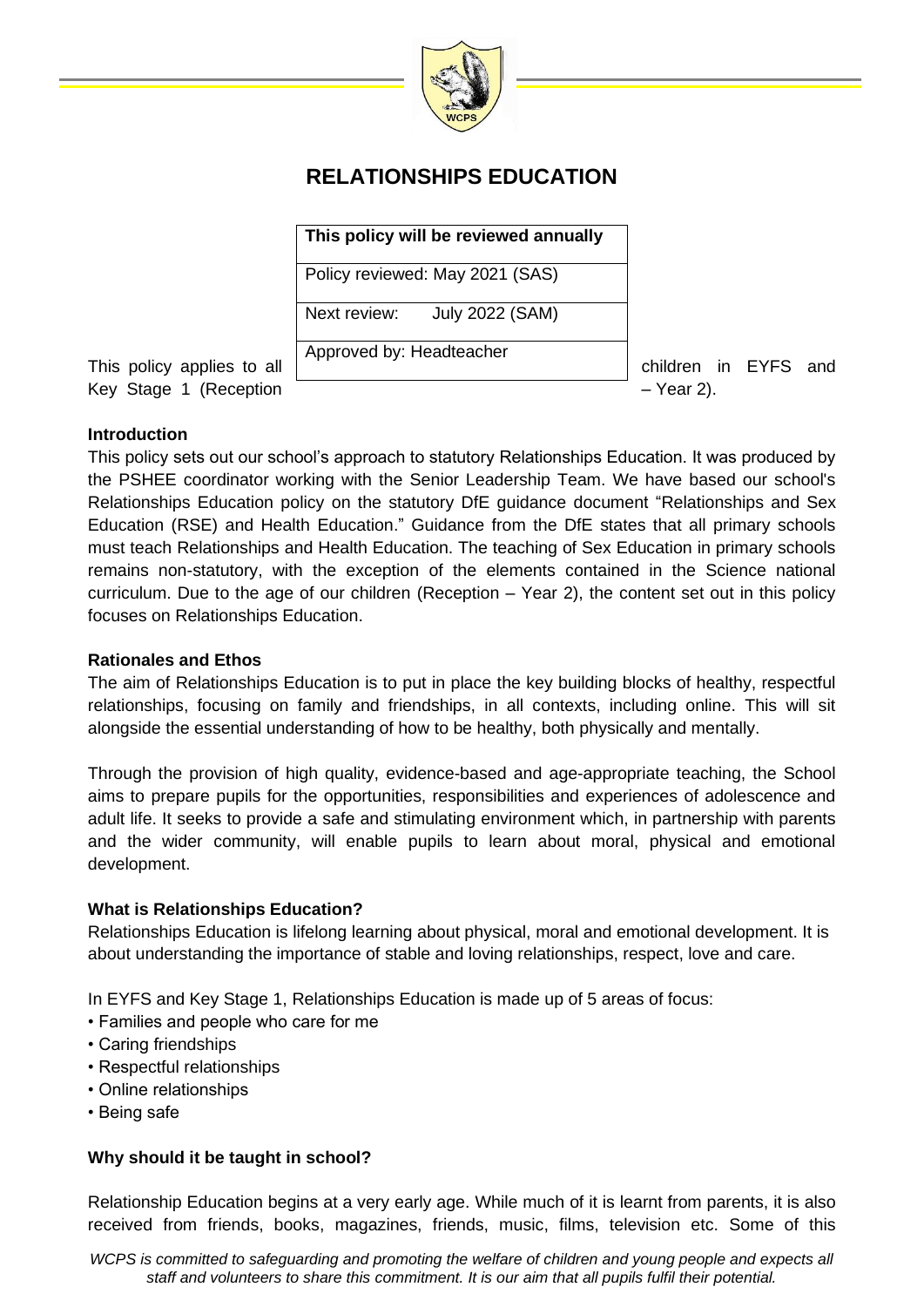information can be incorrect or confusing. Relationships Education in school provides a secure framework and environment in which pupils can be given facts using appropriate materials. Research shows that children want information about changes and situations they will experience *before* they happen to them. A structured programme in school increases probability of this being achieved.

#### **Statutory requirements**

We must provide relationships education to all pupils as per section 34 of the Children and Social work act 2017.

However, we are not required to provide sex education but we do need to teach the parts of the science national curriculum relating to humans and growth.

In teaching RSE, we must have regard to guidance issued by the secretary of state as outlined in section 403 of the Education Act 1996.

At WCPS we teach RSE as set out in this policy.

## **Statutory Relationship Education**

As part of our Relationships Education programme of study, children will be taught what a relationship is; the different types of relationships they might have e.g. with family members, friends, and other adults; the importance of healthy and secure relationships to wellbeing; what constitutes a healthy relationship; how to recognise when a situation might be unsafe; strategies for dealing with situations that might find uncomfortable; and sources of help and advice.

A summary of the key objectives of the statutory Relationships Education curriculum, relevant to children in the EYFS and Key Stage 1, is set out below.

#### Families are People who care for me

Children should know:

- that families are important for children growing up because they can give love, security and stability.
- the characteristics of healthy family life, commitment to each other protection and care for children and other family members, the importance of spending time together and sharing each other's lives.
- that others' families, either in school or in the wider world, sometimes look different from their family, but that they should respect those differences and know that other children's families are also characterised by love and care.
- how to recognise if family relationships are making them feel unhappy or unsafe, and how to seek help or advice from others if needed.

#### Caring Friendships

Children should know:

- how important friendships are in making us feel happy and secure, and how people choose and make friends.
- the characteristics of friendships, including mutual respect, truthfulness, trustworthiness, loyalty, kindness, generosity, trust, sharing interests and experiences.
- that healthy friendships are positive and welcoming towards others, and do not make others feel lonely or excluded.
- that most friendships have ups and downs, and that these can often be worked through so that the friendship is repaired or even strengthened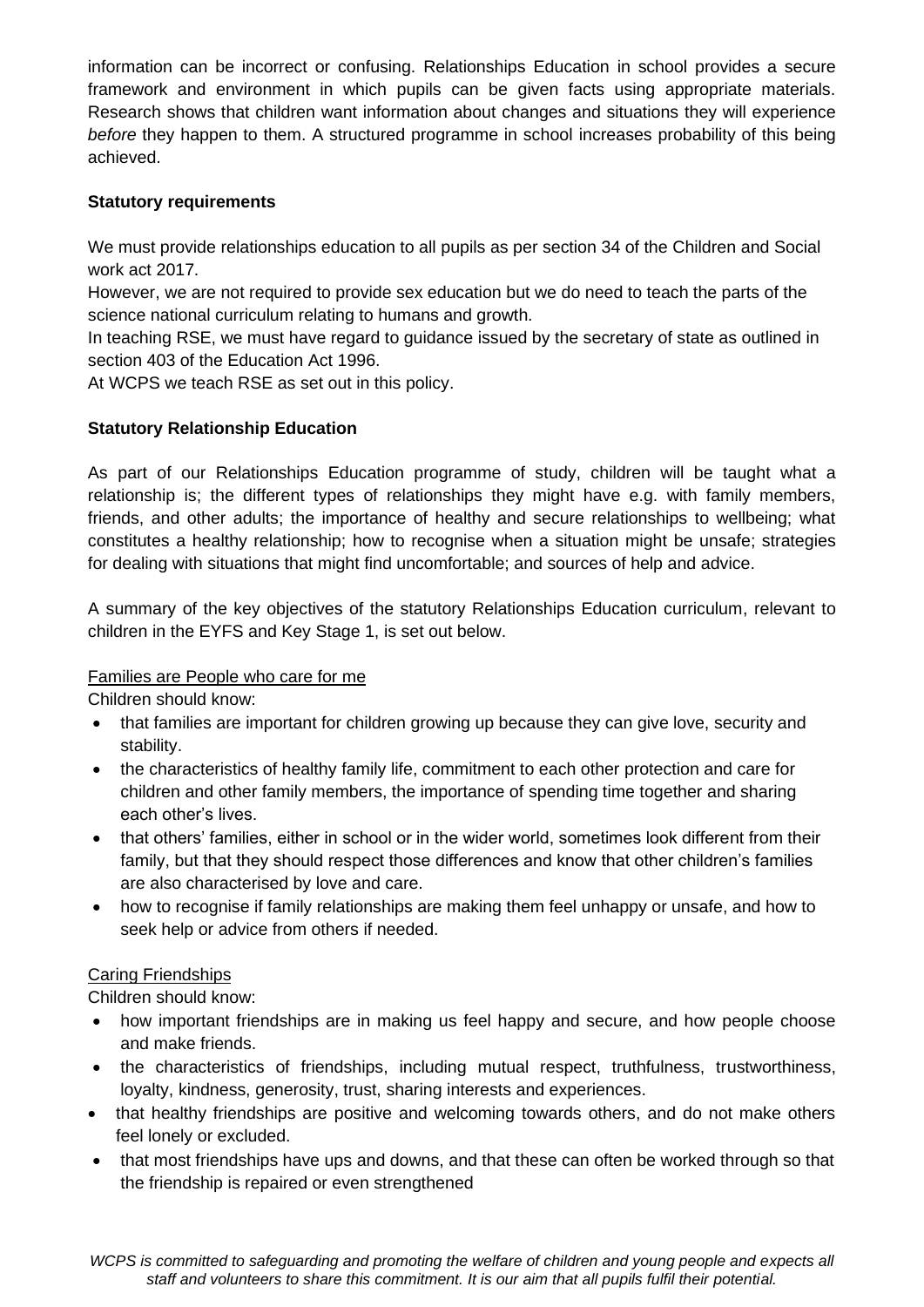• how to recognise who to trust and who not to trust, how to judge when a friendship is making them feel unhappy or uncomfortable, managing conflict, how to manage these situations and how to seek help or advice from others, if needed.

#### Respectful Relationships

Children should know:

- the importance of respecting others, even when they are very different from them (for example, physically, in character, personality or backgrounds), or make different choices or have different preferences or beliefs.
- the conventions of courtesy and manners.
- the importance of self-respect and how this links to their own happiness.
- that in school and in wider society they can expect to be treated with respect by others, and that in turn they should show due respect to others.
- about different types of bullying (including cyberbullying), the impact of bullying, responsibilities of bystanders (primarily reporting bullying to an adult) and how to get help.
- what a stereotype is, and how stereotypes can be unfair, negative or destructive.

## Online Relationships

Children should know:

- that people sometimes behave differently online, including by pretending to be someone they are not.
- that the same principles apply to online relationships as to face-to-face relationships, including the importance of respect for others online.
- the rules and principles for keeping safe online, how to recognise risks, harmful content and contact, and how to report them.
- how to critically consider their online friendships and sources of information including awareness of the risks associated with people they have never met.
- how information and data is shared and used online.

## Being Safe

Children should know:

- what sorts of boundaries are appropriate in friendships with peers and others (including in a digital context).
- about the concept of privacy and the implications of it for both children and adults; including that it is not always right to keep secrets if they relate to being safe.
- that each person's body belongs to them, and the differences between appropriate and inappropriate or unsafe physical, and other, contact.
- how to respond safely and appropriately to adults they may encounter (in all contexts, including online) whom they do not know.
- how to recognise and report feelings of being unsafe or feeling bad about any adult.
- how to ask for advice or help for themselves or others, and to keep trying until they are heard.
- how to report concerns or abuse, and the vocabulary and confidence needed to do so.
- where to get advice e.g. family, school and/or other sources.

## **Delivery**

All elements of our Relationships Education programme will be delivered in an age-appropriate and sensitive manner as part of our weekly timetabled PSHEE (Key Stage 1) and Personal, Social and Emotional development (EYFS) lessons by class teachers. Activities and resources will predominantly be linked to the Jigsaw scheme but Relationships Education will also be covered in weekly whole-school HEART / Pastoral Assemblies and half-termly PSHEE whole-school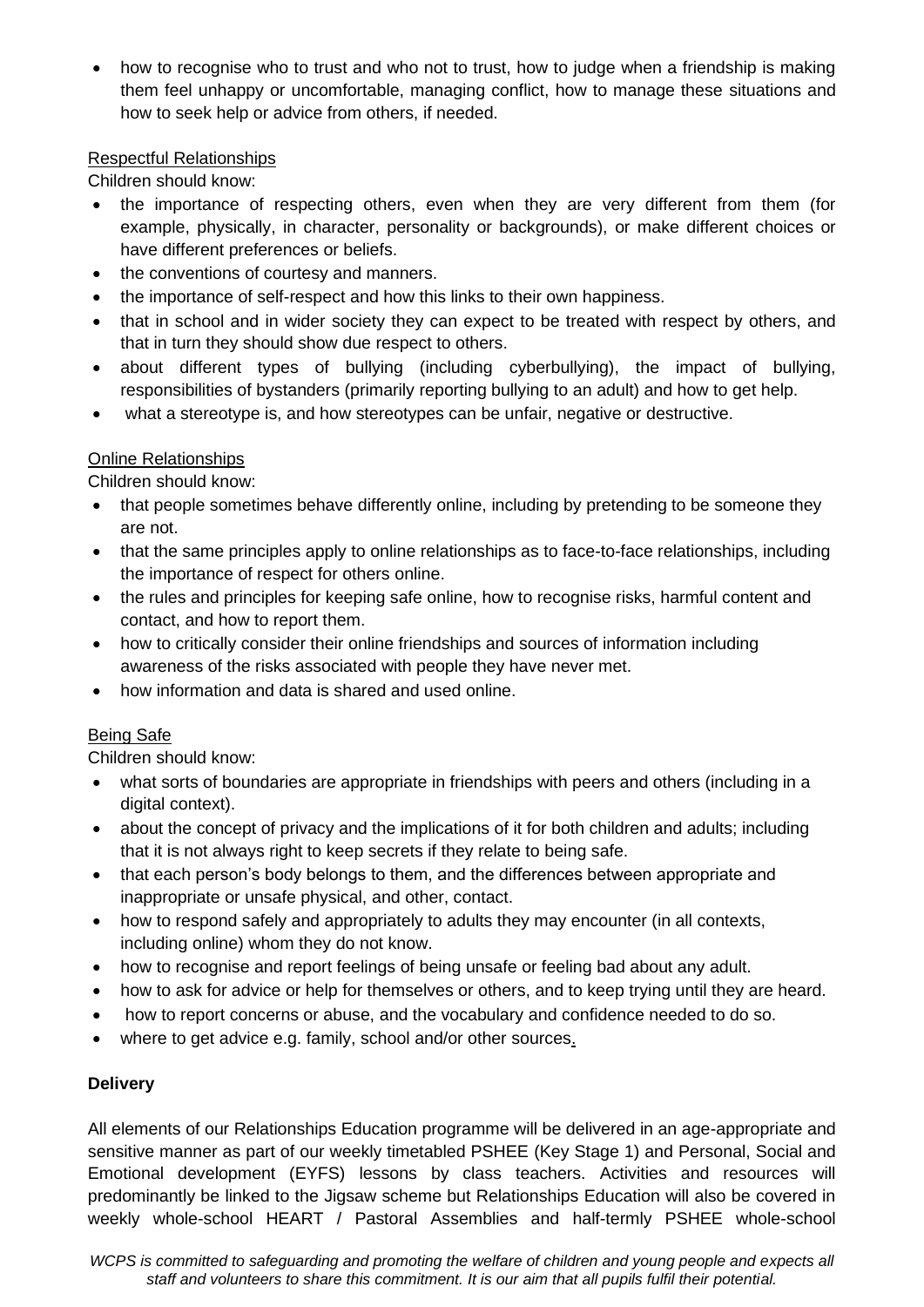Assemblies. Occasionally, appropriate and suitably experienced and/or knowledgeable visitors from outside school may be invited to contribute to the delivery of Relationships Education in school, (e.g. school nurse, dentist, paediatric First Aid). All visitors will be familiar with and understand the school's Relationships policy and will be expected to work within it.

| <b>EYFS</b> | Families and people who care for me:                                                                                      |
|-------------|---------------------------------------------------------------------------------------------------------------------------|
|             | to make and form healthy friendships<br>$\circ$                                                                           |
|             | To value different families and to understand that families look different<br>$\circ$                                     |
|             | To know who is in my family<br>$\circ$                                                                                    |
|             | <b>Caring Friendships:</b>                                                                                                |
|             | To make new friendships<br>$\circ$                                                                                        |
|             | To know how to be a good friend<br>$\circ$                                                                                |
|             | To look after our friends<br>$\circ$                                                                                      |
|             | <b>Respectful Relationships:</b>                                                                                          |
|             | To know people who help us and help keep us happy<br>$\circ$                                                              |
|             | To know how to use kind words, kind feet, and kind hands<br>$\circ$                                                       |
|             | To know how and I am feeling and express those feelings<br>$\circ$                                                        |
|             | To understand that parts of our bodies are private<br>$\circ$                                                             |
|             |                                                                                                                           |
|             | <b>Online Relationships:</b>                                                                                              |
|             | To know and understand the rules for using IT in school and at home.<br>$\circ$                                           |
|             | To know how to stay safe online<br>$\circ$                                                                                |
|             | To understand that passwords are private<br>$\circ$                                                                       |
|             | <b>Being Safe:</b>                                                                                                        |
|             | To know people who help us<br>$\circ$                                                                                     |
|             | To know how to stay safe when using fireworks<br>$\circ$                                                                  |
|             | To understand the message of Pantosaurus (saying no, privates are private)<br>$\circ$                                     |
|             | To know how to stay safe in the sun<br>$\circ$                                                                            |
|             | To know how to use knives and peelers safely<br>$\circ$                                                                   |
|             | To know how handwashing can help prevent the spread of diseases<br>$\circ$                                                |
|             | To know what to do in an emergency (fire alarm and stay put)<br>$\circ$                                                   |
|             |                                                                                                                           |
| Year 1      | Families and people who care for me:                                                                                      |
|             | To identify my family members<br>$\circ$                                                                                  |
|             | To celebrate families and the different members in them<br>$\circ$                                                        |
|             | To understand that there are lots of different types of families.<br>$\circ$                                              |
|             | To understand that different people help to keep us healthy.<br>$\circ$                                                   |
|             | <b>Caring Friendships:</b>                                                                                                |
|             |                                                                                                                           |
|             | To understand that people have similarities and differences<br>$\circ$                                                    |
|             | To understand that difference make us unique and special<br>$\circ$                                                       |
|             | To understand what bullying is and how it can be prevented<br>$\circ$<br>To understand how it feels to make a new friend. |
|             | $\circ$                                                                                                                   |
|             | To tell some ways in which they are different to their friends.<br>$\circ$                                                |
|             | To explain how to be a good friend.<br>$\circ$                                                                            |
|             | To recognise the qualities of a good friend.<br>$\circ$                                                                   |
|             | To understand the playground rules and games.<br>$\circ$                                                                  |
|             | To know how to make new friends.<br>$\circ$                                                                               |
|             | To understand and express my emotions.<br>$\circ$                                                                         |
|             | <b>Respectful Relationships:</b>                                                                                          |
|             | To understand what it means to be safe in my school<br>$\circ$                                                            |
|             | To understand the rights and responsibilities for being members of the class<br>$\circ$                                   |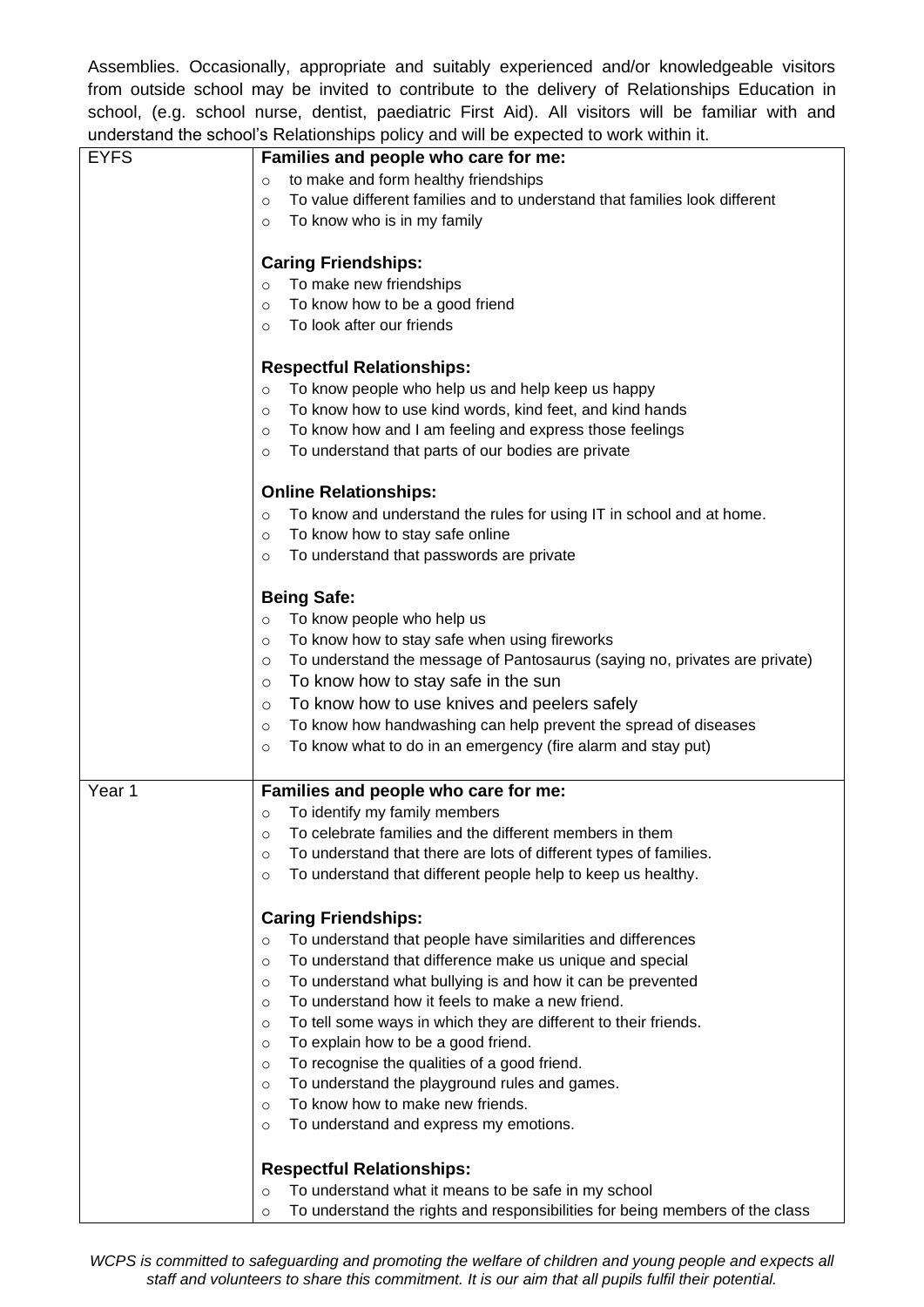|                   | and school.<br>To recognise when they feel worried and know how to ask for help<br>$\circ$<br>To listen to other people and contribute their own ideas about rewards and<br>$\circ$<br>consequences.<br>To understand how following rules will help others to learn.<br>$\circ$<br>To recognise the choices they make and understand their consequences.<br>$\circ$<br>To identify appropriate ways of physical contact to greet my friends<br>$\circ$<br>To explain what part of our bodies are private<br>$\circ$<br>To explain who helps me in my community<br>$\circ$<br><b>Online Relationships:</b><br>The rules and principles for keeping safe online<br>$\circ$<br>To always be kind online to others<br>$\circ$<br>To understand why it is important to discuss online usage with a trusted adult<br>$\circ$                                                            |
|-------------------|-----------------------------------------------------------------------------------------------------------------------------------------------------------------------------------------------------------------------------------------------------------------------------------------------------------------------------------------------------------------------------------------------------------------------------------------------------------------------------------------------------------------------------------------------------------------------------------------------------------------------------------------------------------------------------------------------------------------------------------------------------------------------------------------------------------------------------------------------------------------------------------|
|                   | Understand that the same principles apply to online relationships as to face-to-<br>$\circ$<br>fact relationships<br>How to protect personal information online<br>$\circ$<br><b>NSPCC</b><br>$\circ$                                                                                                                                                                                                                                                                                                                                                                                                                                                                                                                                                                                                                                                                             |
|                   | <b>Being Safe:</b><br>To know what it is to feel safe and to manage risks<br>$\circ$<br>To know people who keep us safe inside and outside (school and at home)<br>$\circ$<br>To identify the difference between real and imaginary danger<br>$\circ$<br>To know how to stay life when outdoors (including road safety)<br>$\circ$<br>To take responsibility for our own safety (indoors and outdoors)<br>$\circ$<br>To know which forms of physical contact they like and don't like and talk about<br>$\circ$<br>this.<br>To understand that parts of our bodies are private (pantosaurus)<br>$\circ$<br>To understand the roles of different people who keep us healthy (doctors,<br>$\circ$<br>nurses, dentists etc)<br>To know how handwashing can help prevent the spread of diseases<br>$\circ$<br>To know what to do in an emergency (fire alarm and stay put)<br>$\circ$ |
| Year <sub>2</sub> | Families and people who care for me:<br>To know who our trusted adults are- To understand how to feels to trust<br>$\circ$<br>someone.<br>How to show forgiveness and moving past issues<br>$\circ$<br>To understand and celebrate different types of families<br>$\circ$<br>To know that all families are special<br>$\circ$<br>To identify different members of their family, understand their relationship with<br>$\circ$<br>each of them and know why it is important to share and cooperate.<br>To accept that everyone's family is different and understand that most people<br>$\circ$<br>value their family.<br>To understand how to feels to trust someone.<br>$\circ$<br>To express their appreciation for the people in their special relationships.<br>$\circ$<br>To feel comfortable accepting appreciation from others.<br>$\circ$                                 |
|                   | <b>Caring Friendships:</b><br>To recognise when they feel worried and know how to ask for help<br>$\circ$<br>To develop a set of class rules (Year 2 class charters)<br>$\circ$<br>To understand that bullying is sometimes about difference.<br>$\circ$<br>To understand how someone feeling bullies feels.<br>$\circ$<br>To show kindness to someone who is being bullied.<br>$\circ$<br>To demonstrate how to use the positive problem solving technique to resolve<br>$\circ$<br>conflicts with their friends.                                                                                                                                                                                                                                                                                                                                                                |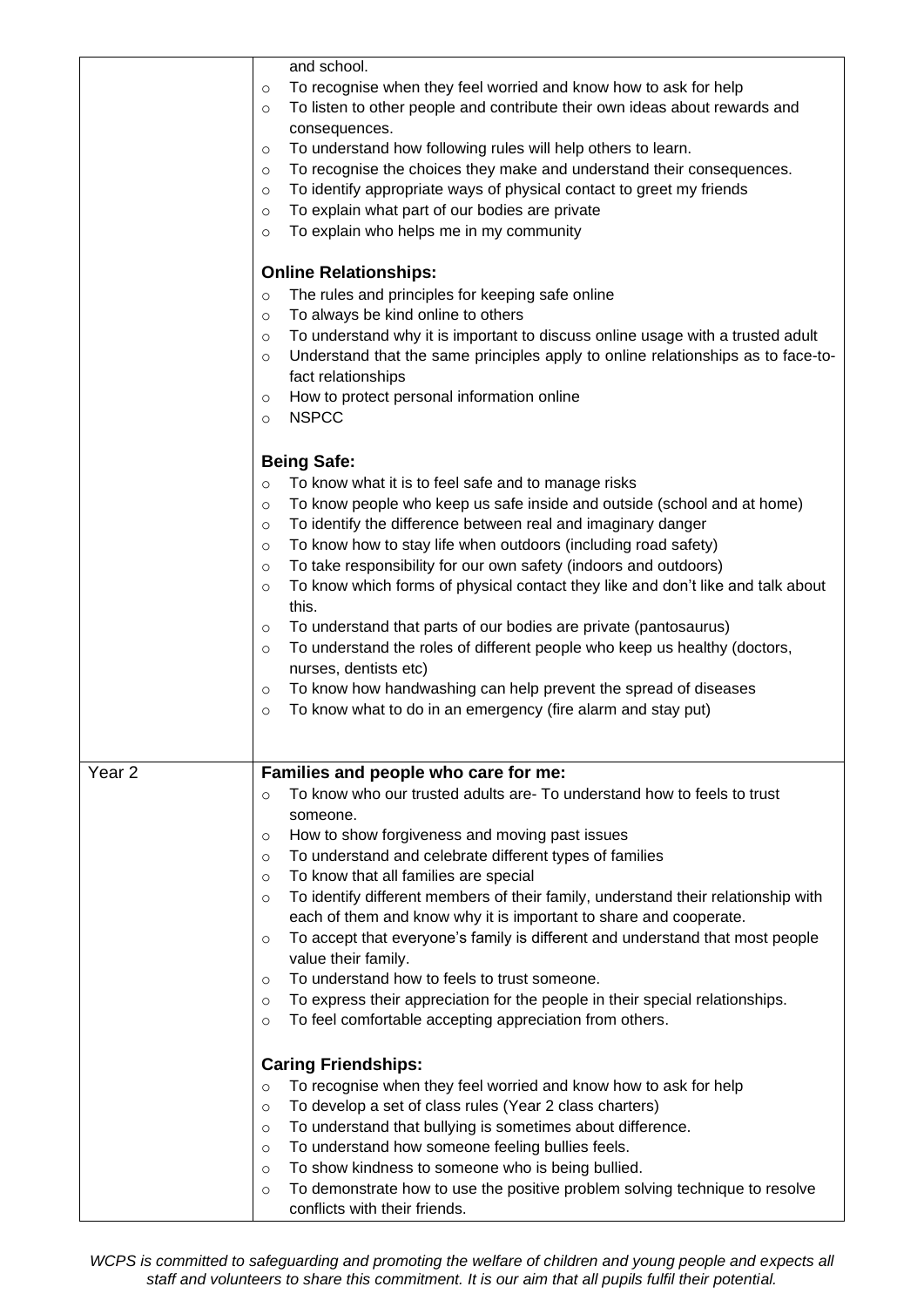|         | To recognise and appreciate people who can help in my family, my school and              |
|---------|------------------------------------------------------------------------------------------|
| $\circ$ |                                                                                          |
|         | my community.                                                                            |
|         |                                                                                          |
|         | <b>Respectful Relationships:</b>                                                         |
| $\circ$ | To understand the rights and responsibilities for being members of the class             |
|         | and school.                                                                              |
| $\circ$ | Class ambassadors, school council, House and Deputy captains, sports                     |
|         | captains                                                                                 |
| $\circ$ | To understand what democracy is and demonstrate it in school (voting for                 |
|         | school council and class ambassadors)                                                    |
|         |                                                                                          |
| $\circ$ | To listen to other people and contribute their own ideas about rewards and               |
|         | consequences.                                                                            |
| $\circ$ | To share our opinions and listen to the opinions of others                               |
| $\circ$ | To understand how following rules will help others to learn.                             |
| $\circ$ | To recognise the choices they make and understand their consequences.                    |
|         |                                                                                          |
|         | <b>Online Relationships:</b>                                                             |
| $\circ$ | The rules and principles for keeping safe online                                         |
| $\circ$ | Discuss online usage with a trusted adult                                                |
| $\circ$ | Understand that the same principles apply to online relationships as to face-to-         |
|         | fact relationships                                                                       |
| $\circ$ | How to protect personal information online                                               |
| $\circ$ | <b>NSPCC</b>                                                                             |
|         |                                                                                          |
|         | <b>Being Safe:</b>                                                                       |
| $\circ$ | To know who our trusted adults are- To understand how to feels to trust                  |
|         | someone.                                                                                 |
| $\circ$ | To know what to do in an emergency (fire alarm and stay put)                             |
| $\circ$ | To understand how medicines work in their body and how important it is to use            |
|         | them safely.                                                                             |
|         |                                                                                          |
| $\circ$ | To know which forms of physical contact they like and don't like and talk about<br>this. |
|         |                                                                                          |
|         | To understand that sometimes it is good to keep a secret and sometimes it is             |
|         | not good to keep a secret.                                                               |
| $\circ$ | To know how to stay life when outdoors (including road safety)                           |
| $\circ$ | To take responsibility for our own safety (indoors and outdoors)                         |
| $\circ$ | To understand that parts of our bodies are private (pantosaurus)                         |
| $\circ$ | To understand the safe use of medicines                                                  |
| $\circ$ | To understand how to stay safe in the sun                                                |
| $\circ$ | To know about good oral hygiene                                                          |
| $\circ$ | To know how handwashing can help prevent the spread of diseases                          |
|         |                                                                                          |
|         | Further details of curriculum links can be found in the PSHE and Science schemes of work |

# **Subject monitoring**

Our Relationships Education programme will be monitored in line with our Monitoring Policy. What exactly must be monitored?

- 1. That learning and teaching are effective in lessons, and that work is differentiated appropriately.
- 2. That each child's learning is being appropriately assessed and that work is being appropriately marked in accordance with school policy.
- 3. That lessons are effectively planned and evaluated, and that prior assessment informs this planning.
- 4. That teachers are following the Schemes of Work appropriately.

*WCPS is committed to safeguarding and promoting the welfare of children and young people and expects all staff and volunteers to share this commitment. It is our aim that all pupils fulfil their potential.*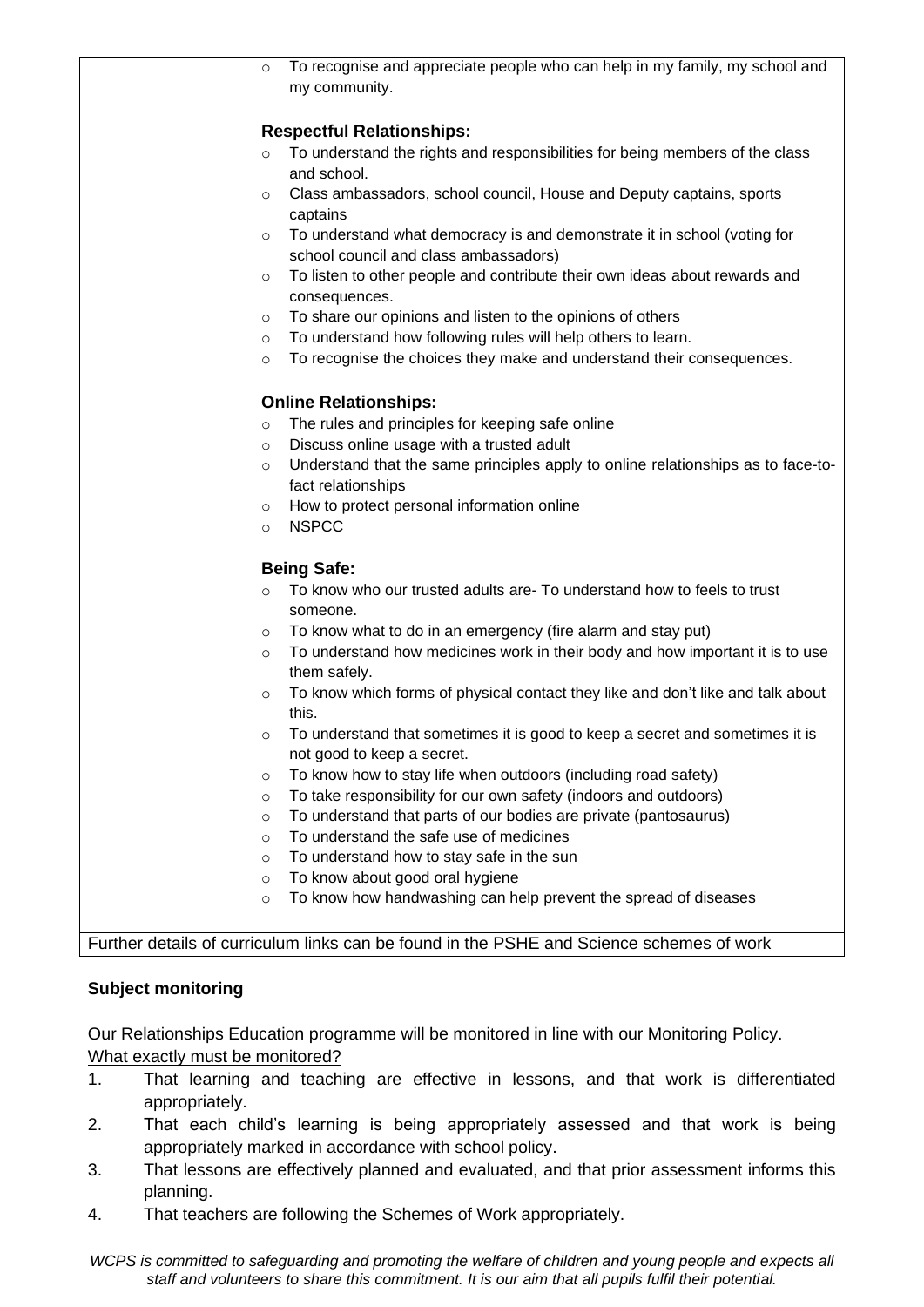- 5. That the department's development plan is being followed through.
- 6. That there is a progression of skills and coverage from one-year group to the next.

Please see the Monitoring Policy for full details. The Relationships programme will be monitored by the Deputy Head (Pastoral) annually.

#### **Teaching and Learning Strategies**

We aim to provide an environment and atmosphere for Relationships Education where children feel safe, relaxed, unintimidated, and have confidence and trust in the knowledge, ability and skills of staff in school. This ensures that both children and staff feel fully confident in engaging in ageappropriate discussions around potentially sensitive topics and themes.

To provide clarity and create a safe learning environment, children will be encouraged to follow these basic guidelines in class:

- Listen politely to each other.
- Everyone gets a turn if they want one.
- Respect everybody's contribution.
- No personal information (no names).
- No making fun.
- An age-appropriate rule around confidentiality and safeguarding

Other teaching and learning strategies utilised across the PSHEE curriculum to establish a safe and trusting learning environment include:

- Using techniques such as role play, case studies, videos etc. to depersonalise sensitive issues.
- Anonymous 'Worry Monsters'. These can help children to have the confidence to ask or share sensitive questions and worries.

#### **Equal opportunities**

All pupils are given equal access to our Relationships education programme. Special needs are taken into consideration.

#### **Working with Parents**

We recognise that parents are the primary providers of Relationships Education to their children. Our Relationships Education is designed to support and complement this. Parents should be reassured that the personal beliefs and attitudes of class teachers will not influence the teaching of Relationships Education. Teachers will work within the guidelines of this policy and the scheme of work. *Please note that there is no parental right of withdrawal from Relationships Education within the school curriculum.*

We wish to build a positive and supportive relationship with the parents of children at our school through mutual understanding, trust and co-operation. In promoting this objective we:

- Include general information about curriculum content thoroughly termly curriculum map emails, topic overviews and weekly newsletters.
- Inform parents about the school's RSE policy and practice.
- Answer any questions that parents may have about the teaching of RSE and their child.